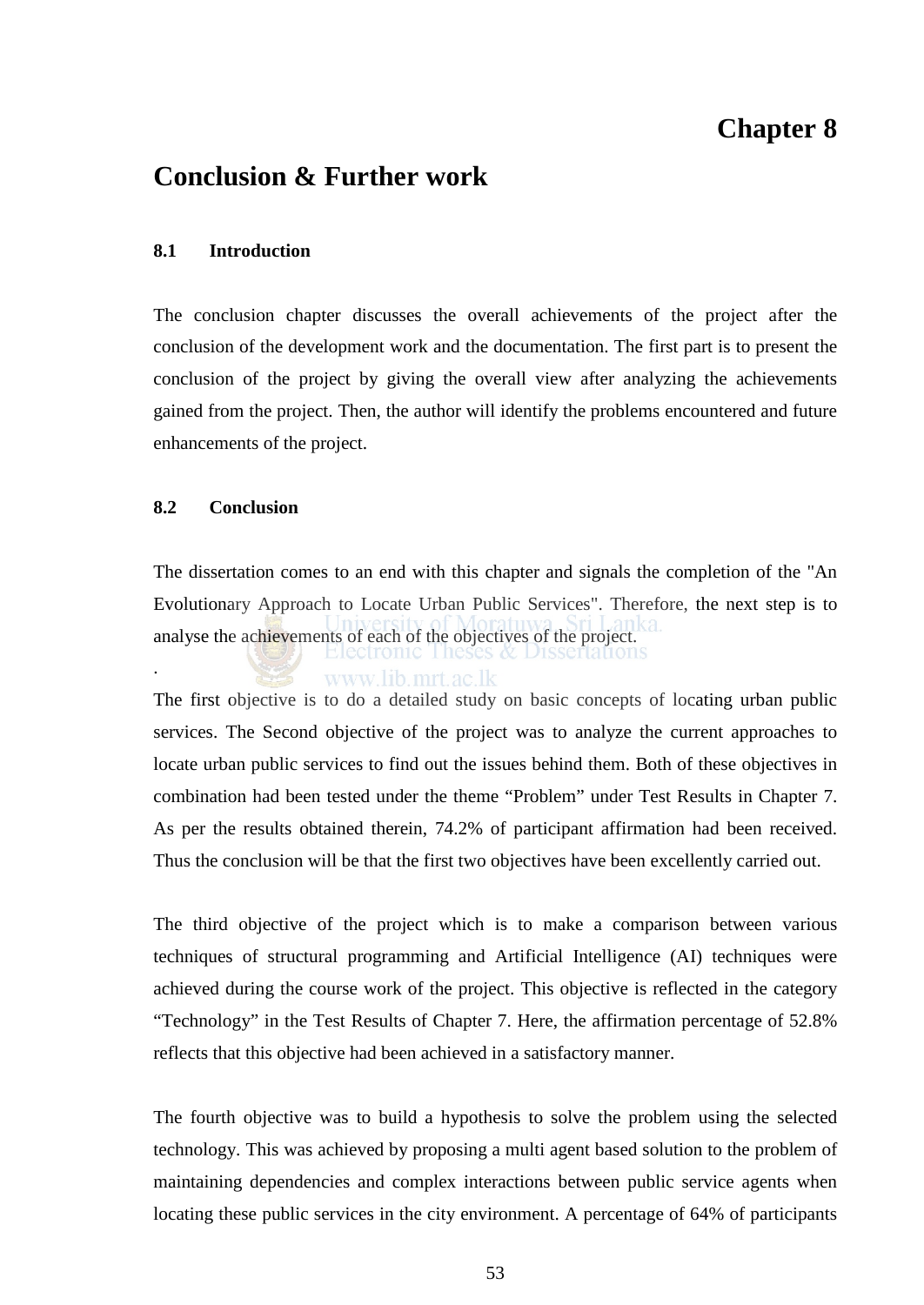have been affirmative here. This shows that this objective had been achieved in a very good manner.

Then the author achieved the fifth objective of the project by designing the proposed solution as a top level architecture diagram. Here the affirmation received according to Test Results in Chapter 7 was 52.5%. This reflects that this objective related to the Design had been carried out in a satisfactory manner.

Thereafter, the author has implemented the models that were identified during the design using java and the agent framework. This implementation objective had obtained 46.7% affirmation by the participants. Hence this objective had been achieved in a fair manner.

The seventh objective of the project was to test the system for valid and invalid parameters. This was through the prototype evaluation and the results got from these tests were compared with each other. The prototype, problem and the solution were evaluated after gathering user feedbacks through questionnaires (Appendix C). The question number 5, 6, 7 in evaluation questionnaire (Appendix C) covered the problem, question numbers 8,9 covered the technology, question numbers 10,11 covered the proposed solution, question numbers 12,13 covered the design and question numbers in 14,15 covered the implementation area.

Finally, the project was documented by completing the final objective that needs to be achieved.

### **8.3 Problems Encountered**

Most of the parameter values of the public service agents are not real time data that are collected from the environment. Therefore, the program has to set some default values for the type and environment of the agents. The agent's location is a relative measurement of the real time data. Because of this, the compatibility of the prototype to the real-time data is not known by the author. Therefore the prototype needs to be tested with the real time inputs from the environment.

One of the problems encountered was the difficulty in displaying each and every interaction between public service agents graphically to the end user. Even though, there is